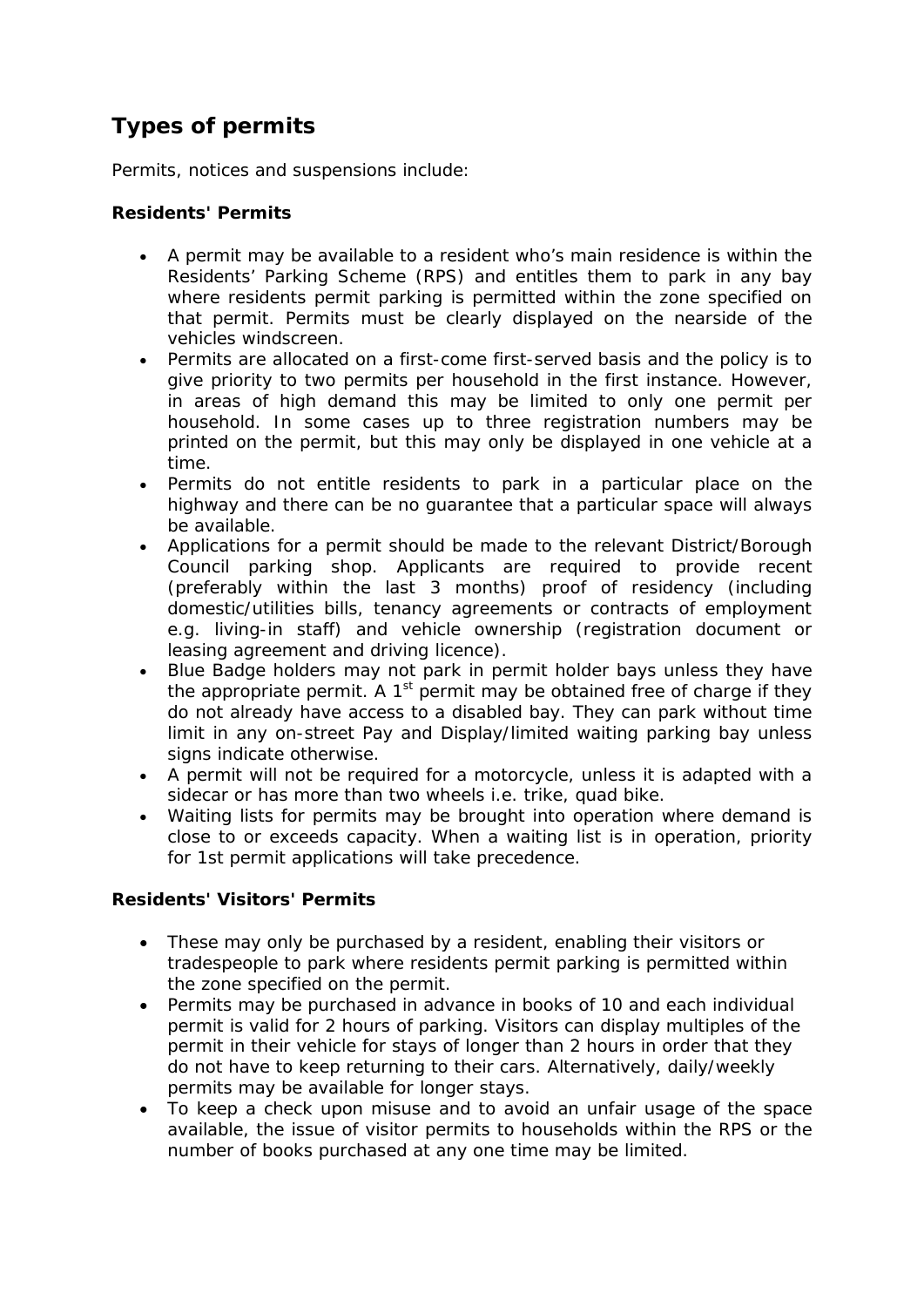• Applications for permits should be made to the relevant District/Borough Council parking shop. Applicants are required to provide recent (preferably within the last 3 months) proof of residency (including domestic/utilities bills, tenancy agreements or contracts of employment e.g. living-in staff).

# **Non-Residents' Permits**

- Where spare capacity exists, after the needs of residents have been fully met, non-residents' permits may be made available in particular roads to local workers and commuters. These are issued at a higher cost in order to reduce the cost of enforcing the RPS, thereby keeping the cost of residents' permits to a minimum. They also maximise the efficient use of available road space.
- Applications for a non-resident's permit should be made to the relevant District/Borough Council parking shop. Applicants are required to provide proof of vehicle ownership (registration document or leasing agreement and driving licence).

## **Healthcare Permits**

- Healthcare Permits allow medical/care personnel to visit residents within a RPS. A permit may also be used for legitimate visits to residential care homes or doctors surgeries/clinics in residential areas where there is no off-street parking available but only in order to escort a patient. Permits are not to be used for any other purpose including the personal business of the holder, running errands for a client as well as for long term parking while the holder is at their office or visiting other offices for meetings.
- A permit is valid in permit holder (including shared use) and Pay & Display bays and not on yellow lines, taxi ranks, loading bays, or disabled parking bays. A two-hour limit upon the use of healthcare permits may be imposed in order to prevent misuse.
- A permit is valid for use in any RPS, irrespective of where it was purchased.
- Applications for a permit should be made to the District/Borough Council parking shop in which the applicant is based. A statement of need may be required from the applicant along with written confirmation from a senior member of staff of the organisation through which the services are provided.

## **Residents' Carer Permits**

- These may be issued to a resident (more often than not without access to a vehicle) who receives regular care in their own home and can be used on different vehicles if need be.
- Permits are free to those who can provide evidence of being in receipt of incapacity benefit or disability living allowance.
- Applications for a permit should be made to the relevant District/Borough Council parking shop. Applicants will be required to provide proof of residency and a statement of need.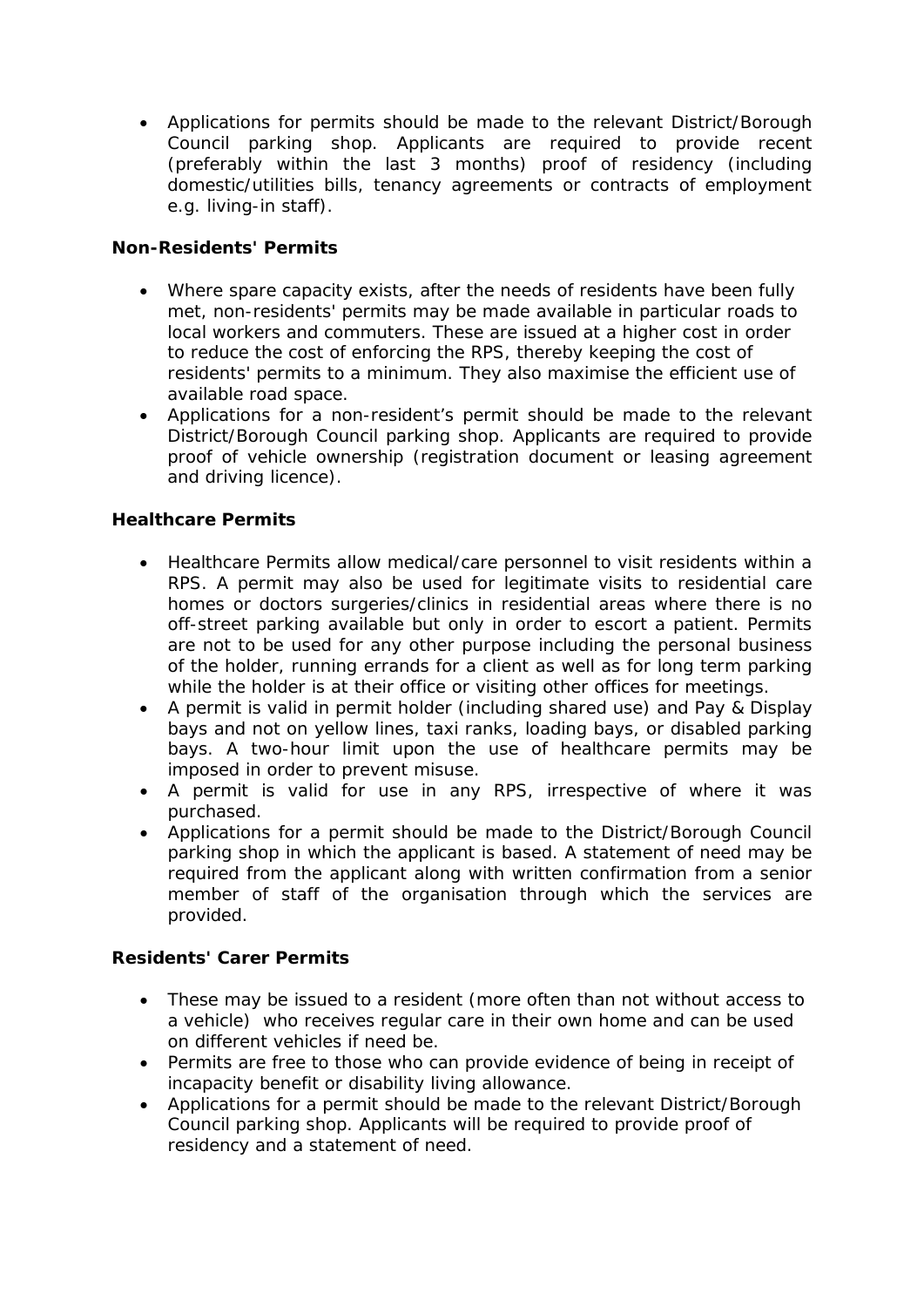# **Traders' Permits**

- A permit may be issued to a trader who has an operational need to park close to a premises so that a regular delivery service can be maintained i.e. the permit is necessary for the efficient running of the business. Such traders may normally include butchers, bakers and fishmongers etc who load and distribute fresh produce locally. Others could include florists and print finishers who may require constant access to a delivery vehicle throughout the day.
- Applications for a permit should be made to the relevant District/Borough Council parking shop. A statement of need will be required from the applicant.

# **Charity Permits**

- Issued in order to assist staff/volunteers working for charitable organisations located within a RPS or those regularly visiting residents e.g. Samaritans, Meals on Wheels, but not Charity Shops.
- The permit is only valid in permit holder bays and not on yellow lines, taxi ranks or loading bays and cannot be issued for occasional loading/unloading activities.

## **Dispensation Notices**

- A notice may be issued to commercial vehicles, for example vans, but not private vehicles, allowing parking in parking bays (not taxi ranks, disabled bays or loading bays) at or near customer's properties, providing easy access to tools and equipment.
- The notice will display the name or names of roads/address being visited and may be used when it is not possible to display Residents' Visitors Permits, for example, when working at vacant properties.
- Notices may typically be issued for legitimate works requiring the use of tools and equipment that cannot easily be removed from the vehicle or where the vehicle itself is needed in order to carry out a function, for example, as a mobile power source for other equipment.
- Applications for a notice should be made at the relevant District/Borough Council parking shop. These can also be made in advance.

## **Lost, Damaged or Stolen Permits:**

- Replacement permits may be issued at a cost to cover administration. These will be valid for the life of the original permit that was lost, damaged or stolen.
- For stolen permits, a District/Borough Council may ask for a crime reference number.
- If a permit holder wishes to surrender a permit before it expires, then a refund is made for each remaining full calendar month.